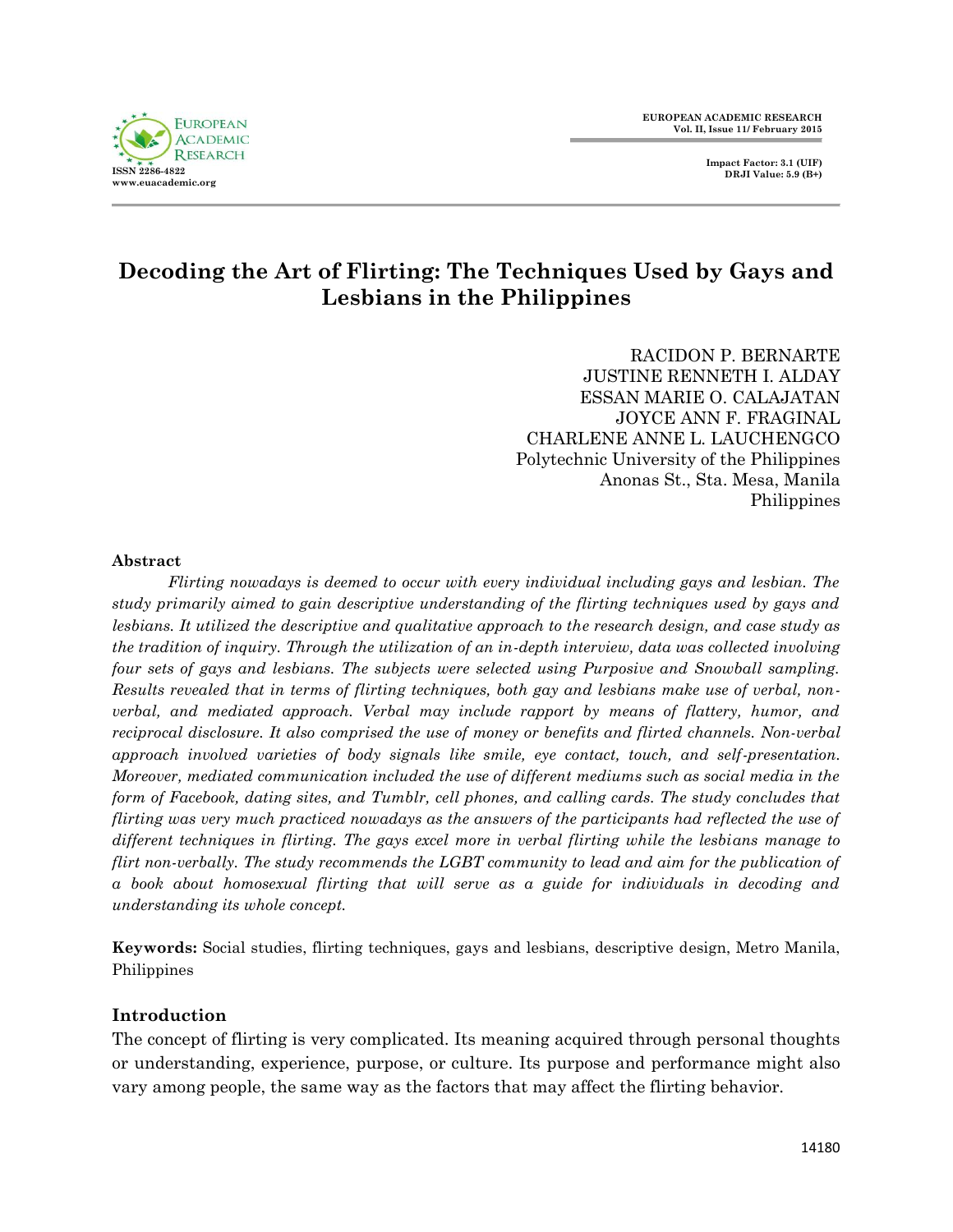Flirting is said to be natural or innate in humans. Much of flirting has been used since the beginning of time to assist in procreation (DeAlto 2012). Furthermore, according to Van Rood (2011), flirting is a vital part of survival. It allows us to become more sociable and mate with the opposite sex. Humans would become extinct as a species without flirting. Because of this, flirting is a basic instinct and part of human nature.

In view of procreation, it has been very common among heterosexuals to flirt. Heterosexual defined in the Cambridge Dictionary as one who is attracted to the opposite sex. However, today, flirting has also invaded the world of the homosexuals, the people who are attracted to the same sex, or simply gays and lesbians.

In Western countries, the reality of having gays and lesbians is widely accepted, the same way as the concept of flirting. They perceived flirting as a breach of honesty and true virtue, as not acting seriously in a kind of relationship that required seriousness. Western homosexuals flirt freely, are more expressive, and sexually driven (Wouters, 2004).

In contrast to this, some Asian countries, like the Philippines, retained its conservatism. Though gays and lesbians are being accepted, the idea of homosexual flirting remains unfavorable. It might be the reason flirting of gays and lesbians in the Philippines is a thing that cannot directly establish.

Homosexual flirting can be a very different thing. D'Costa (2013) stated the reason on why people flirt is that we flirt to establish a connection and to measure the interest of others in reciprocating that connection. Flirting does not always aim to create a romantic or sexual encounter. It helps us determine the social investment potential for romantic relationships. This statement can be the basis for why gays and lesbians flirt, but there can still be other reasons behind. They might also perform flirting with various techniques men and women do not or cannot do. According to Simpson (2008), many people integrate flirting as a part of the universal language of how we communicate, especially nonverbally. Bryant (2003) added that we have our modern day flirting signals. Such as winking, playing with hair, looking steadily at someone, crossing legs, or touching the person while talking might be either applicable or not to gays and lesbians. Furthermore, it is hard to distinguish when homosexuals are flirting. Some often misinterpret their natural friendliness into flirting, while some denies their flirting into natural kindness. It is why flirting of homosexuals is an important aspect to understand.

## **Framework**

The Action-Assembly Theory of John Greene served as the foundation for the study. According to Greene (as cited in Littlejohn 1999), a person has knowledge divided into two: the content knowledge and the procedural knowledge. The content knowledge is composed of one's understanding of a thing or a situation while the procedural knowledge consists of one's awareness of how to do something. Furthermore, it also stated that people are motivated by the results of the things they are present. In order to attain the desired outcome, a plan that consists of different procedures is indeed very essential.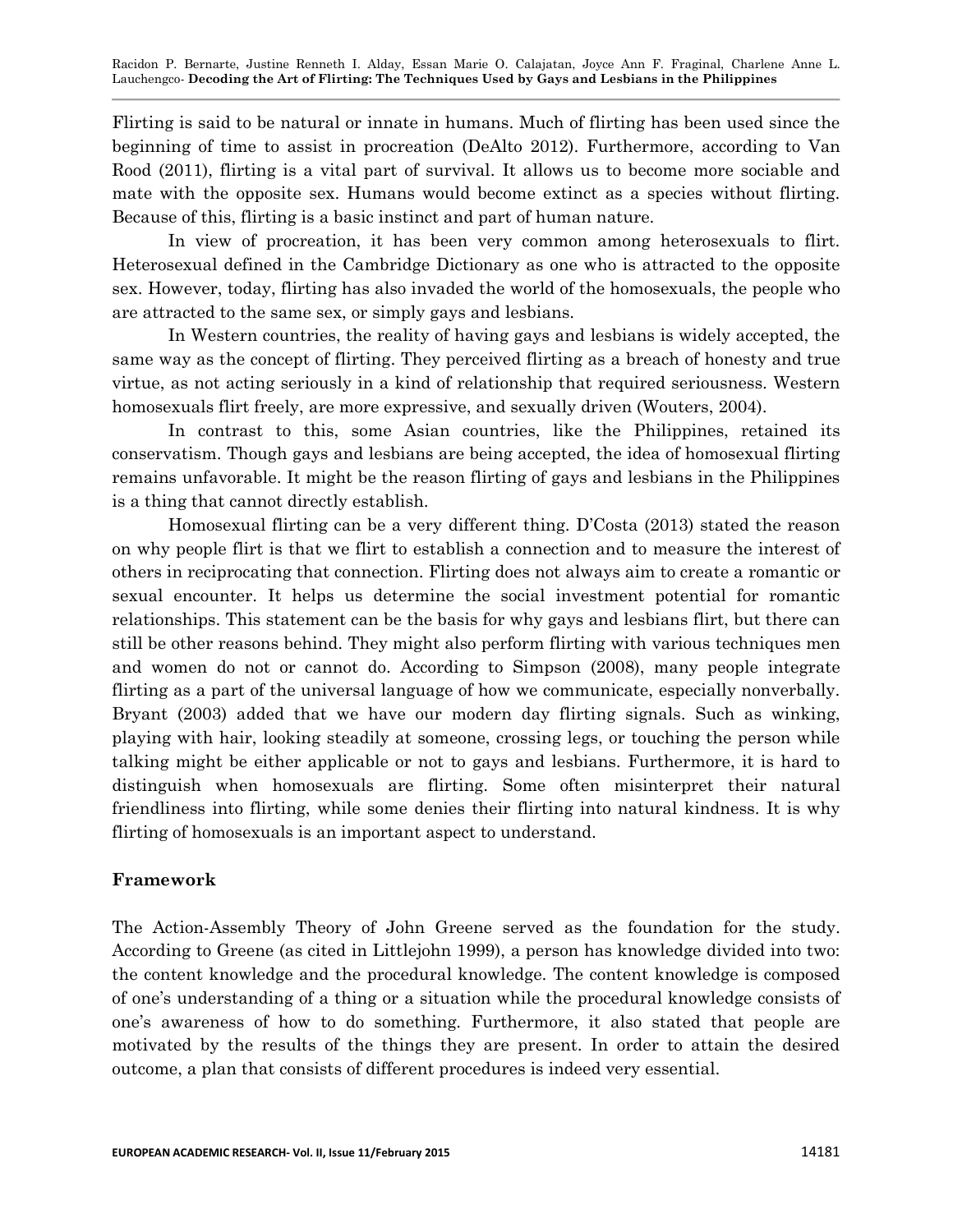In relation to the study, the participants have various reasons for flirting and achieving their desired outcome. These served as the foundation of their action plans. In the perspectives of the participants in flirting, set as their content knowledge and their techniques as their procedural knowledge. Combining the two, they can put together some possible flirting techniques and then choose the most appropriate one. After the selection of the method, flirting can then be done. It can be affected by some factors in either positive or negative way.

# **Objectives of the Study**

The study primarily aimed to determine the flirting techniques used by gays and lesbians in terms of verbal, non-verbal, and mediated communication. To be able to fully describe the flirting techniques of the participants, the researchers opted to: 1) know the profile of the participants; 2) analyze if their given perspective meaning, and reasons in flirting are parallel or connected with the techniques they use and; 3) assess how the obtained factors affect their flirting behavior.

## **Methodology**

To be able to respond to its main problem and objectives, the study utilized the descriptive and qualitative approach to the research design, and case study as the tradition of inquiry. An interview guide, which consisted of questions about the profile, concept of flirting, and flirting experiences of the participants, is used in the in-depth interviews performed within Metro Manila. Informed consents were also asked before proceeding with the interview. Four sets of gays and lesbians completed the interview with the criteria of being: 1) selfproclaimed; 2) residing in Metro Manila; 3) have or had experienced flirting; 4) were the ones who initialized it and; 5) mostly experienced reciprocated flirting.

## **Results and Discussion**

## **Understanding the "Flirt-Things": Perspective meanings of flirting**

Meanings might be assigned and read differently. It may vary with the purpose of saying or doing a particular thing. On how one understands the situation, action or message; on how the action or message was done or delivered; or by one's culture or experiences. This concept of varying meanings is applicable in the context of flirting.

| <b>Themes</b>      | Statement (s)                                                                  |
|--------------------|--------------------------------------------------------------------------------|
| Flirting as an Act | "Flirting is to get attention, and that would lead you to something else," $-$ |
|                    | act of getting attention                                                       |
|                    | "Flirting is done to have fun," – act of having fun                            |
|                    | "The concept of flirting is when one shows something special that others"      |
|                    | do not do," – act of showmanship                                               |

### **Matrix 1. Perspective meaning of flirting**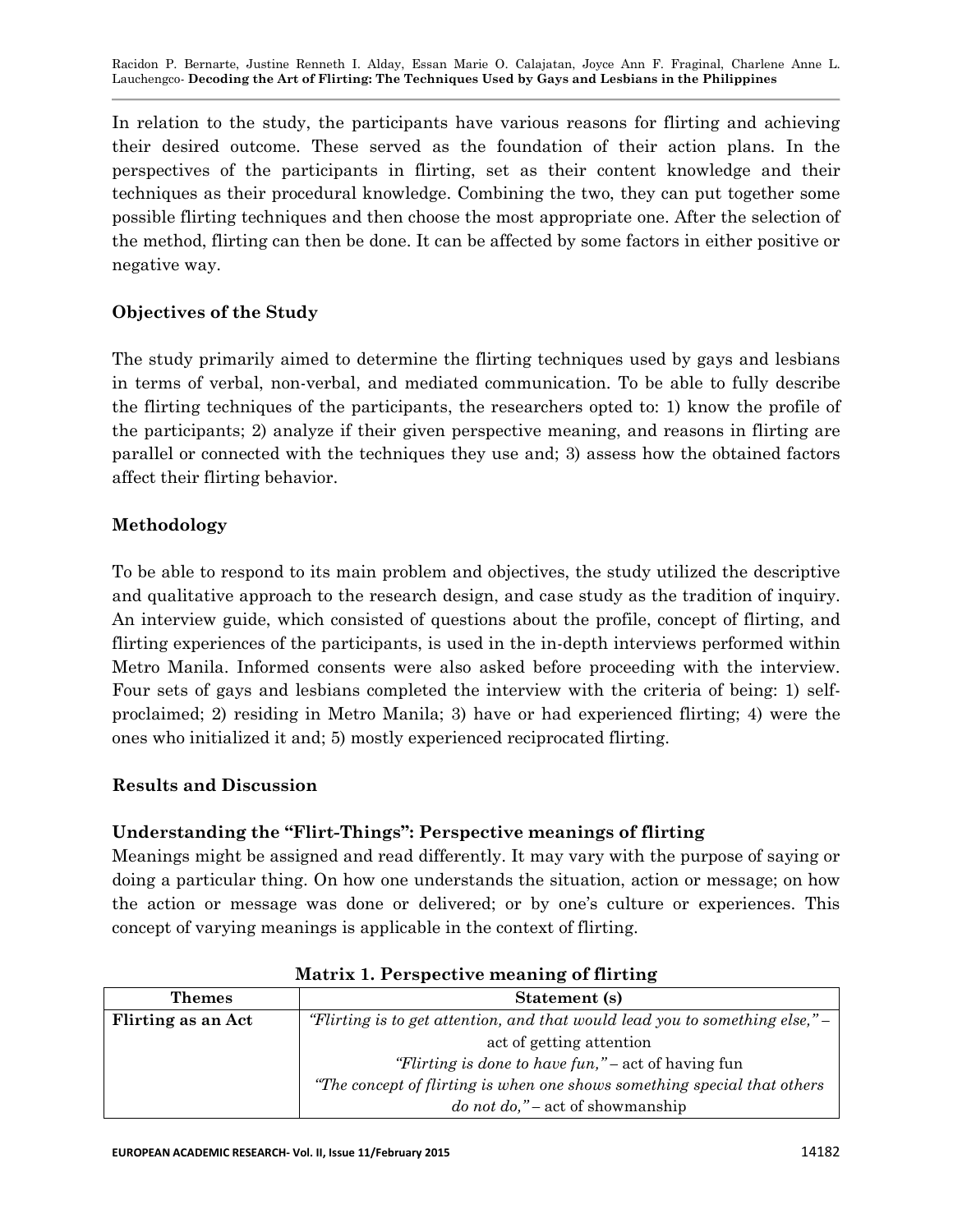|                              | "Flirting has intentions and oftentimes, it is sex," – motivic act          |
|------------------------------|-----------------------------------------------------------------------------|
| Flirting as an               | "When you flirt, you have to be open either in rejection or                 |
| Attitude                     | <i>acceptancebefore you flirt, you must have confidence,</i> " – confident. |
|                              | "[Flirting] No feelings involved." – not serious.                           |
|                              | "Flirting will not happen if the persons involved do not feel the same      |
|                              | way, "–response.                                                            |
| <b>Flirting as a Tool</b>    | "even with your boyfriend, you still flirt to maintain that romance," –     |
|                              | to make the relationship last.                                              |
|                              | "some times, flirting can boost the ego of gays. That you can still get a   |
|                              | guy personally," – to boost one's ego.                                      |
|                              | "Sometimes, there are persons who flirt because they seek for emotion       |
|                              | from different people," – for self-fulfillment                              |
| Flirting as a                | "It [flirting] is very essential because it gives us a certain amount of    |
| <b>Necessity</b>             | excitement, especially for some grown-up people like us. It makes you feel  |
|                              | young, good, and it makes your day. It also reduces stress. Moreover, it    |
|                              | makes you realize that you are still in touch with the world."              |
| <b>Flirting as Art/Skill</b> | "Flirting is a way to express your feelings through verbal or sensual       |
|                              | <i>activities.</i> "                                                        |
| Flirting as a Form of        | "Flirting is when you are in a relationship, but you still search for       |
| Cheating                     | someone to play with. It is somehow disloyalty to your partner."            |

The research shows that flirting can be categorized into various sub-meanings looking into the gay and lesbian participants' meaning of flirting. These sub-meanings represented flirting as: **an act, an attitude, a tool, a necessity, an art or skill,** and **a form of cheating.**

As an act, flirting can still be described in various ways. In the study, the participants defined it as an act of getting attention. According to Franklin (2001), the main purpose why people flirt is to gain attention from the other person. A person flirts to be able to confide attraction towards others, and further get something beneficial out of their response. In line with this, flirting was also considered as a motivic act, which means that flirting was done to acquire something. In our modern days, flirting is usually associated with sex. According to Hall (2013), flirting is when someone communicates sexual availability and has involvement concerns towards another while trying to find out if both share the same feeling. On the other hand, Soble (2006) states that it was not the word ―flirting‖, but the act of it that denotes the sex. It can serve as a gateway for sexual involvement or can just be a substitute for it by making someone feel the pleasure felt when engaged in sex. Still as an act, the participants connected flirting with showmanship. According to Clark & Miller (2011), flirting is about making oneself known by entertaining people. It is usually done to gain their interest through verbal and body languages. Lastly, flirting was considered as an act of having fun. According to Bellman & Goldstein (2008), flirting is about having fun and is much more appropriate for adults. It is how they express their interest to someone without waiting for something in return.

As an attitude, flirting was believed to require particular approaches in order to be done successfully. It included being fearless or confident. As stated by Bryant & Lewis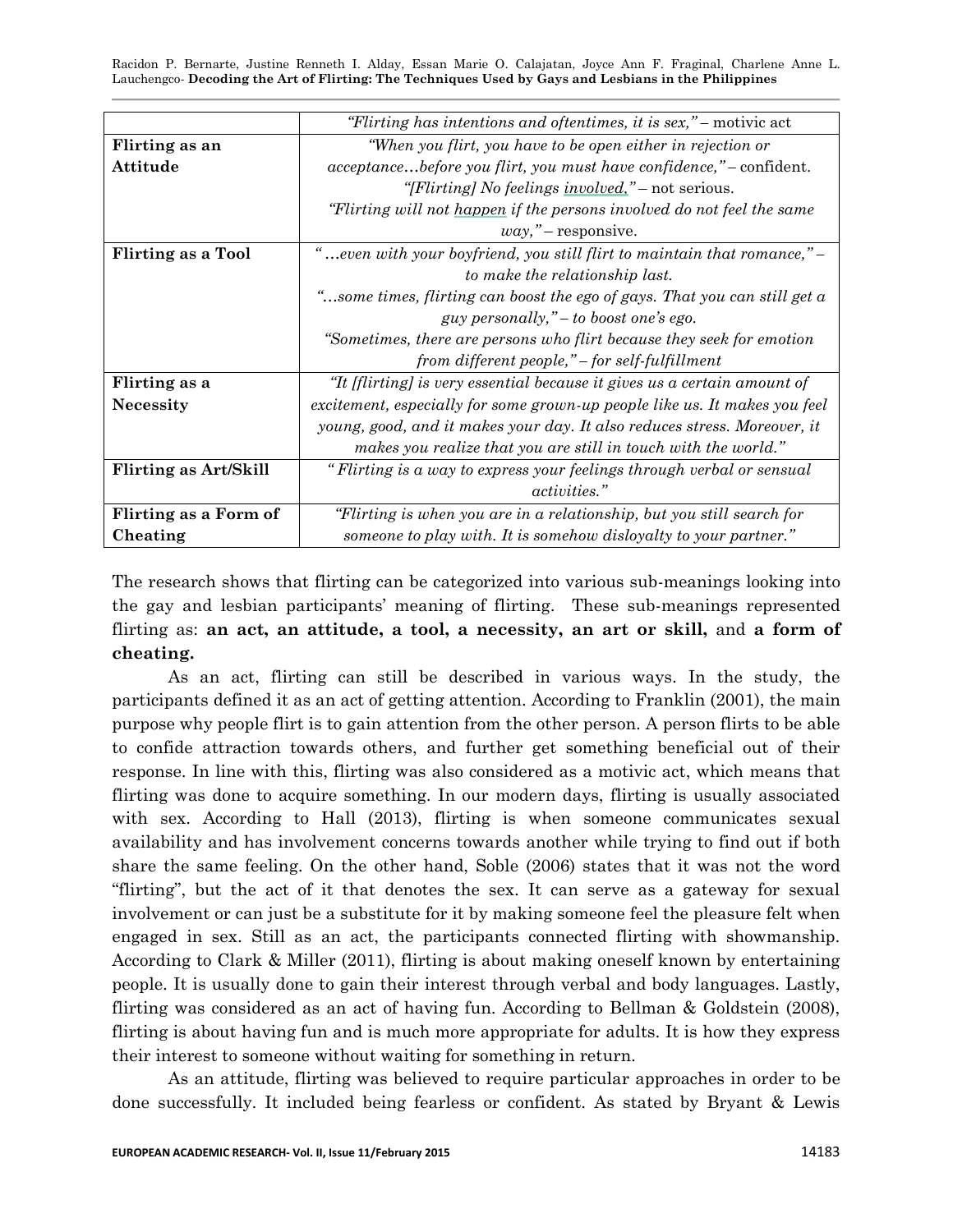(2005), good flirts always bear positive outlook on things and other people. They are not afraid to try, and they know how to make things happen. Moreover, flirting contributed to the build-up of one's confidence. It makes a person think of all the decent qualities that might help in promoting him or her to others. It can lead to an enhanced self-esteem (Bellman & Goldstein 2008). Other important aspects that made flirting an attitude are the nature of being playful, not serious, and aggressive. According to Bryant and Lewis (2003) ―being playful and light-hearted makes the flirting safe but allows for a little naughtiness (p.7). Furthermore, Martin & Rich (2006) asserted that flirting does not require seriousness, but a great skill associated in words, and acts such as winks and smiles. Literatures also claimed that flirting needs to be responsive. According to Clark (2010) flirting takes place when reciprocated. He also equated it with dancing because according to him, the things done when flirting might connect but distinct from individuals.

As a tool, the participants stressed that flirting serves as a means to maintain the romance in a relationship and eventually make it last longer. DeAlto (2012) stated that flirting serves as the key to start a romantic relationship. It provided us with the things essential to achieve that relationship and for it to grow. Flirting was deemed to boost someone's ego. Franklin (2001) asserted that ego is one of the reasons why people flirt. Flirting provided them the opportunity to create an improved sense of self with the reactions of those they flirted, or they are flirting. Lastly, the participants considered flirting as essential for self-fulfillment. As stated by Bellman & Goldstein (2008), flirting makes one aim for a better sense of self-worth and make or do all the things that he or she can do to achieve it.

As a necessity, flirting was perceived to give an exceptional feeling to the one doing it. Considering literatures, it is said that flirting brought goodness not only into one's life but also to others. It gave extraordinary feelings to the person experiencing it, as well as to the one doing it. (DeAlto 2012).

As an art, Martin & Rich (2006) stated that "Flirting is simply the art of being real nice, which, in turn, makes others feel good about them. A good flirt sprinkles "feel good" magic dusts over others, and as a result, reaps benefits and special favors"  $(p.2)$ . It may mean that flirting requires many skills in conveying messages.

As a form of cheating, flirting was described as disloyalty or being unfaithful to one's partner. Franklin (2001) said that flirting turns into cheating when a committed person intended to flirt or express his or her interest with another person outside the relationship. Even when not reciprocated, the thought of being unfaithful already existed. To further explain, Bell (as cited in Franklin, 2001) claimed that a person is already cheating when his flirting has jumped from just being playful into expressing sexual desire. One is cheating when his or her partner does not know what is happening behind.

## **The truth behind flirting: Reasons of flirting**

We do things for specific reasons. It can be motivational or purposive. Motivation denoted those things that inspire a person in achieving his or her goal, while the purpose denoted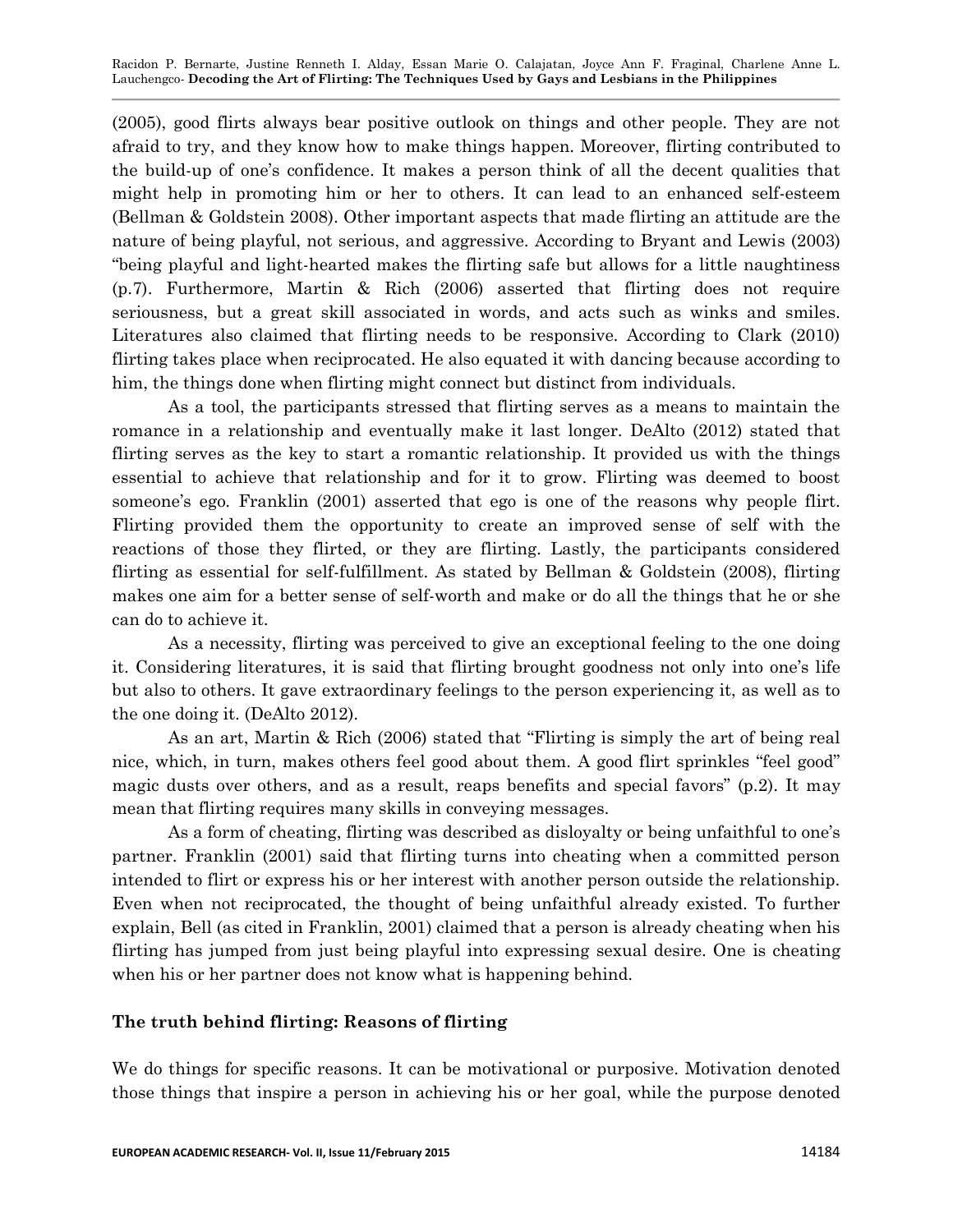its goal. Flirting, on the same note, comprised various reasons to be able to perform it. Flirting can be a means of communication and entertainment that can make everyday interactions more enjoyable. Like any other interpersonal activities, each person flirts and does flirt differently, with various reasons.

Since the beginning of humanity and where male and female beings regarded each other, their flirting actions are originated as a more efficient way for to as a means of seeking potential mates. Reasons in flirting might come in two types. According to SIRC's The Flirting Report (2006), there is ‗flirting for fun'– but there is also what they call 'flirting with intent.' Flirting for fun might be described as not severe and playful while flirting with intent might aim for relationship or sex alone. The pleasures of flirting are various: finding that another person is attracted to one; making the right moves in the game, and doing so skillfully. The negotiation of sexual interest or attraction through flirting is much more interesting and enjoyable than blunt inquiries or statements about the parties' sexual interest or availability (Soble, 2006). In relation to this, a study has been conducted by Henningsen (2004) who revealed six motivations in pursuing flirtation. These included sex, relational, exploring, fun, esteem, and instrumental.

| <b>Themes (Motivation)</b>            | Statement(s)                                                   |
|---------------------------------------|----------------------------------------------------------------|
| <b>Unexceptional Feeling</b>          | "It [Flirting] makes you feel young, good, and it makes your   |
|                                       | day. Moreover, it reduces stressit makes you realize that      |
|                                       | you are still in touch with the world."                        |
| Challenge                             | "It is challengingwhen you want something; you wanna           |
|                                       | get it."                                                       |
| Curiosity                             | "You are still looking for someone. It might be out of         |
|                                       | excitement, curiosity"                                         |
| <b>Number of Flirtee</b>              | "In general, the more flirtee you have, it is like "Wow! I got |
|                                       | this one."                                                     |
| <b>Characteristics of the flirtee</b> | "I want to flirt her because I've seen her good qualities."    |

**Matrix 2. Reasons of flirting**

### **Matrix 2.1. Reasons of flirting**

| <b>Themes (Purpose)</b>       | <b>Statements</b>                                                        |
|-------------------------------|--------------------------------------------------------------------------|
| <b>Gaining Attention</b>      | "to gain her attention."                                                 |
| <b>Gaining Appreciation</b>   | "The concept of others appreciating me."                                 |
| <b>Building Relationships</b> | "To build a relationship, that friendship that starts on somewhere."     |
| <b>Maintaining Long</b>       | "to maintain that romanceit is not because he is already your            |
| Relationships                 | boyfriend, you will not flirt."                                          |
| <b>Sex</b>                    | "To sleep with himto sleep with a man."                                  |
| Self-fulfillment              | "It is my happiness to prove that I still have the charm; that is why I  |
|                               | flirt."                                                                  |
| Competition                   | "To prove that I am prettier than them, I will flirt someone. It is more |
|                               | about being dominant."                                                   |
| <b>Having Fun</b>             | 'primarily we want to have fun."                                         |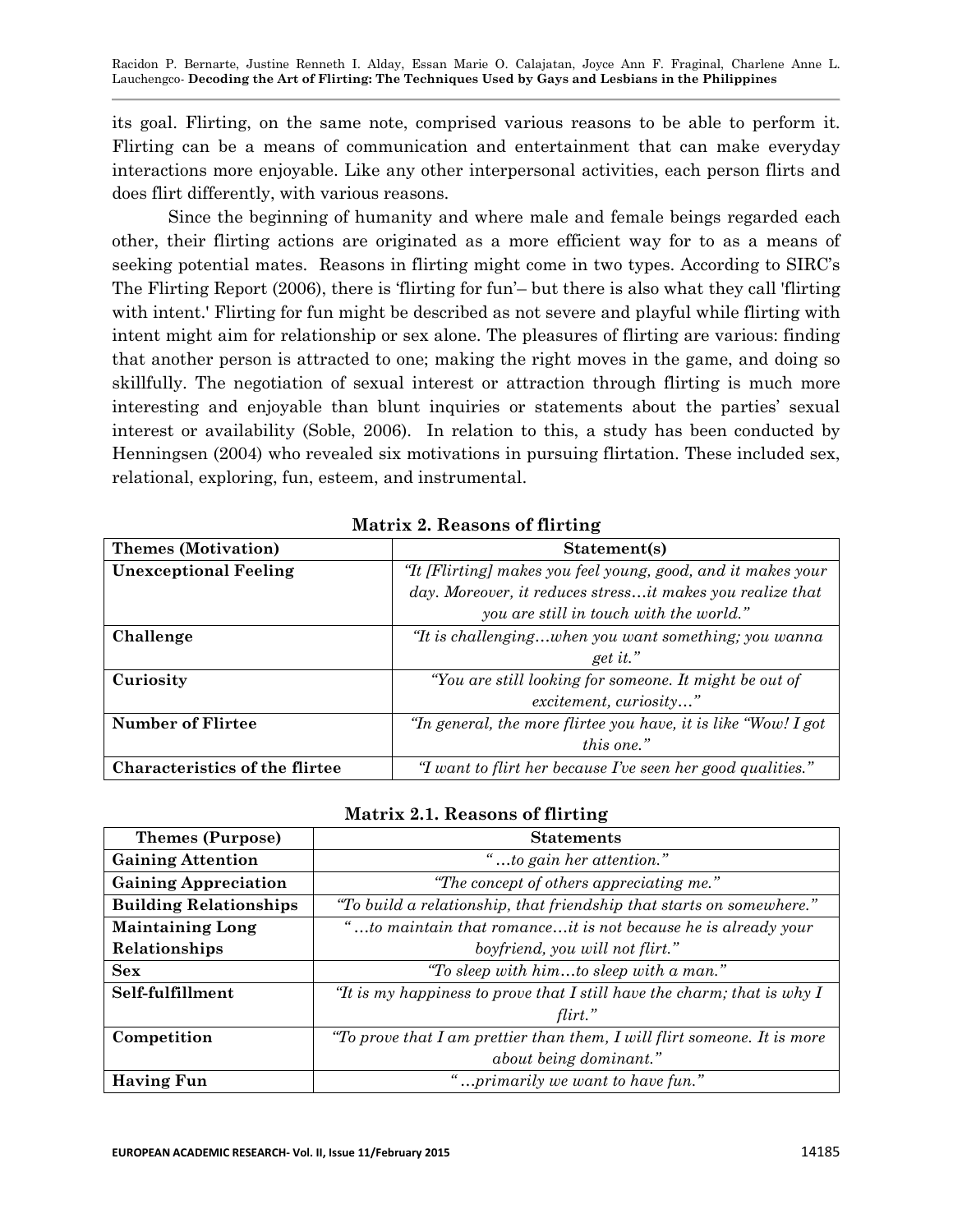The study showed that the responses can be divided according to their **motivation** and **purpose**. Motivation included unexceptional feelings, challenge, curiosity, and the number of the flirtee as well as a pleasing and responsive characteristics of the flirtee. *Flirtee* is defined as the one who is being flirted. While purpose such as gaining attention and appreciation, building and/or maintaining relationships, sex, self-fulfillment, ego, competition, and fun comprised the goals of flirting in the participants.

Unexceptional feelings served as a great deal in flirting as a motivation. Flirting can be used to bring a little more positivity into life. It allowed us to feel good, and achieve the desired result (DeAlto, 2012).

Challenge and curiosity also served as the motivation of the participants in pursuing flirtation. Challenge and interest might both occurred when the members, especially those who were a bit old, try to flirt with young ones. The fact that they do not know whether their flirting would be accepted or not served as a real test. Bryant & Lewis (2005) stated that if you are interested in somebody, flirting with them lets you gauge their response and their level of interest in you. Flirting can be like putting one's toe in the water to check the temperature, instead of diving straight and getting a surprise.

The number of the flirtee who engaged in the flirting done is considered a motivation. The participants flirted for the enjoyment brought about by many flirtees. In line with this was research made by Bryant & Lewis (2005) which showed that great flirts have many friends of the opposite sex, great flirts love people. The number of flirtees who engage in flirting might also be a way to higher self-worth and self-esteem.

The participants gave the pleasing and responsive characteristics of the flirtee as motivation in flirting the most importance. Pleasing personality or characteristics of the flirtee might turn them on, and eventually motivate them to flirt. On the other hand, being responsive on the side of the flirtee was the most important motivation that drives them to flirt. Cialdini (2001) noted that being flirted with may make the target of flirtatious communication feel flattered, attractive to, or adored by the flirt. These positive responses to flirting may achieve the objective of flirting more willing to assist the flirt.

On the other hand, the purpose of flirting for the participants was first to gain attention and later on, to be appreciated. Cited in the article "The Multiple Purposes of Flirting" (2010) were purposes on why people flirt. Firstly is "to let someone know that you are interested" and second is "to make someone feel good." One significance of flirting is to compliment another person. People throw out praises; exchange smiles or looks, all inoffensive fun that can strengthen social interaction (Johnson, n.d).

To build and or to maintain relationships also served as the participants' purpose in flirting. In order to build a relationship, the participants believed that flirting could be a way to express their interest in others. Caller (2012) stated that people flirt for a reason. A common reason is when one knows that a person is interested. On the other hand, flirting behaviors may be used to express an aspiration for increased relational intimacy between individuals (Downey & Damhave, 1991). Moreover, it is said that flirting acts as an icebreaker for the beginning of intimacy, allowing two people to reveal their desire in a less direct manner (Erickson, n.d).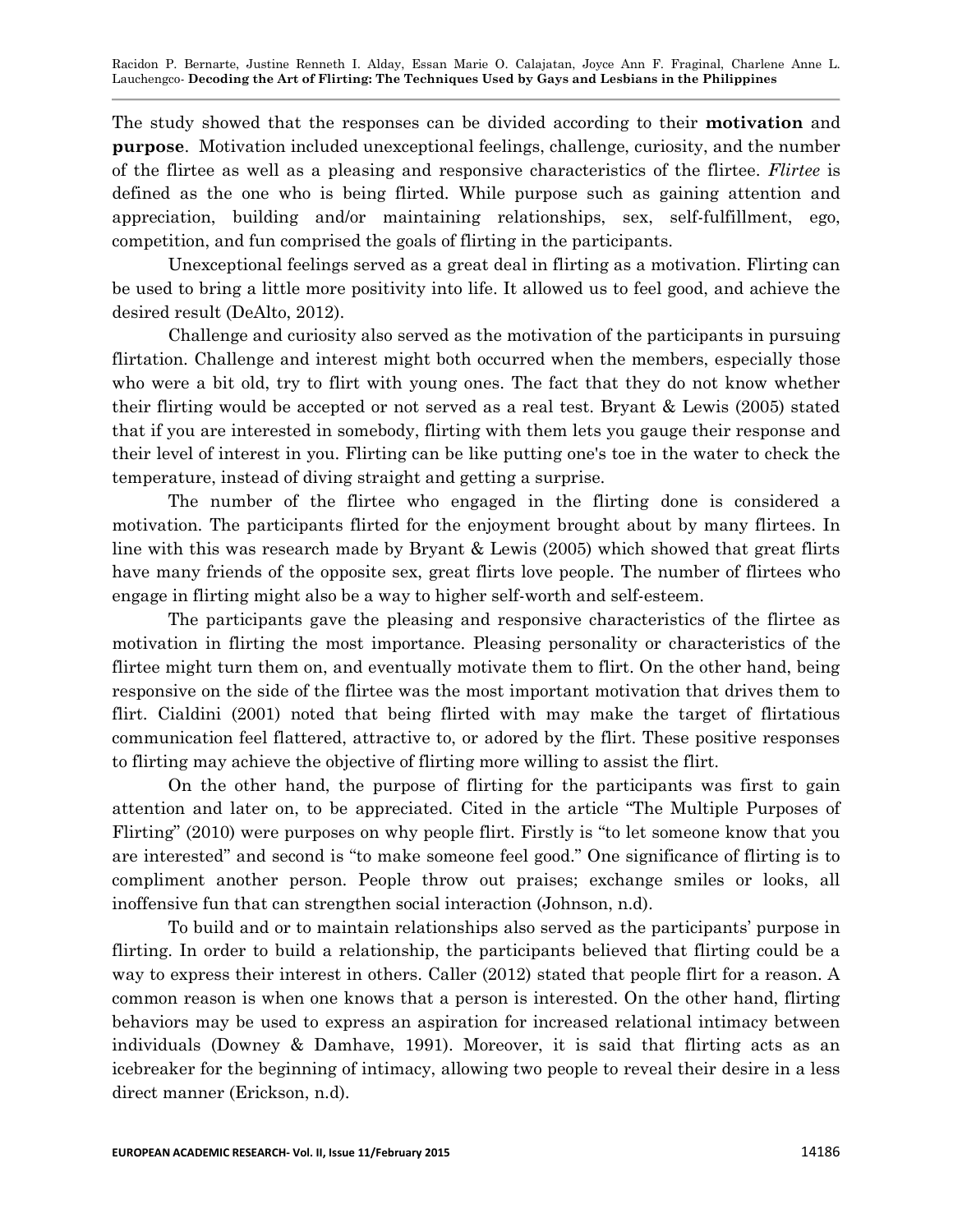Also in line with the purpose why the participants flirt was sex. Grammer, Kruck, Juette, and Fink (2000) claimed that sometimes, flirting interactions become ambiguous in terms of sexual relations. Moreover, a study conducted by La France (2009) concluded that sex is related to flirting especially in men.

Self-fulfillment and ego were somehow related to the participants' purposes in flirting. They get their self-fulfillment through flirting and eventually they would also get a higher self-esteem. As Lague (2000) suggests, flirting is a "boost to the ego and supremely satisfying to all involved." The function of flirtation may be as straightforward, therefore, as "it feels good to feel attractive." Despite the natural sexual tension that happens in many same-sex friendships, flirtation may still be a relatively small risk enjoyable activity.

Still as a purpose, competition might be described by the participants in the sense that they flirt because they want to be dominant among others. Furthermore, this was treated by the members as a means to tease friends regarding superiority.

The last purpose of pursuing flirtation given by the members was to have fun. Individuals may also flirt because of fun or feeling good about them. (Henningsen, 2004).

## **Is it a go or a no? : Factors affecting flirting behavior**

All the things we do may vary according to events or happenings around us. Things were may affect the way we act or the way we perceive such actions. Some of us may act according to their beliefs. Some may do things according to what others say. The capability of humans to interact cannot be a measure according to what we only see, but what we also cannot perceive. One of the complicated acts to observe is the human behavior. Complex in the sense that behavior can change quickly because of various factors. In the context of flirting, these factors also apply where one can initiate flirting in a glance or step back and move to the next target.

| <b>Themes (Positive)</b> | Statement (s)                                                            |
|--------------------------|--------------------------------------------------------------------------|
| Liquor as Confidence     | "It is not the same when under the spirit of alcohol, it adds to your    |
| Enhancer                 | confidence, you feel invincible."                                        |
|                          |                                                                          |
| <b>Mood Dependency</b>   | "There are times where you would find yourself lazy to do things. Then   |
|                          | there will be someone who will look at you flirtatiously. Even if you do |
|                          | not like, when he is your type, you will flirt back."                    |

**Matrix 3. Factors affecting flirting behavior**

| <b>Themes</b> (Negative) | Statement (s)                                                            |
|--------------------------|--------------------------------------------------------------------------|
| <b>Fear of Rejection</b> | " I never come near to a guy I do not have the guts cause I do not       |
|                          | want rejection."                                                         |
| <b>Shyness</b>           | "But when it comes then shyness attacks, nothing. It will pass you until |
|                          | you say to yourself, "It is your faultyou let him slip in your hands."   |
|                          |                                                                          |

## **Matrix 3.1. Factors affecting flirting behavior**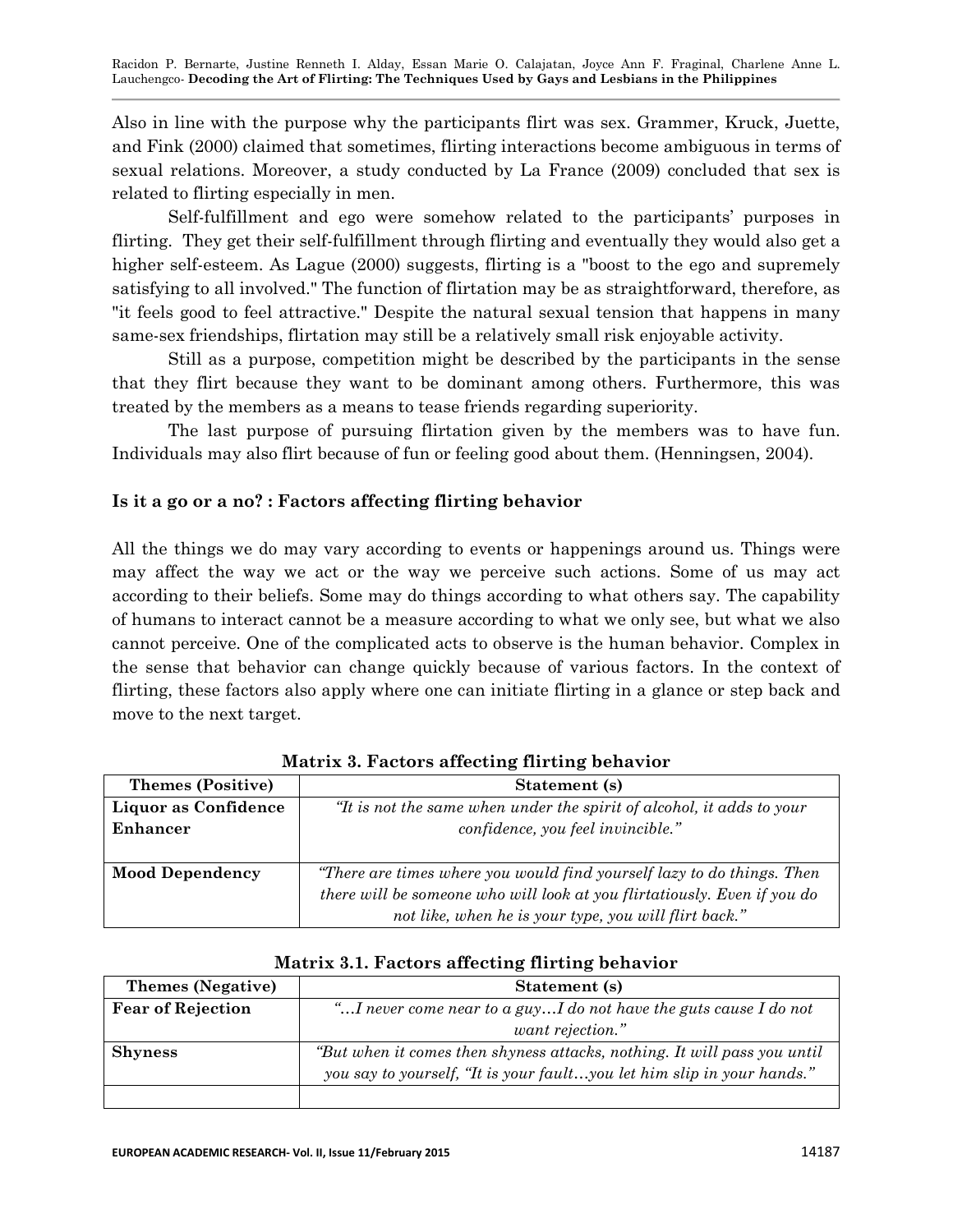| Motive of the Flirtee | "But when he wants to be an artist I do not flirtcause I may be         |
|-----------------------|-------------------------------------------------------------------------|
|                       | committed."                                                             |
| Career at stake       | "That is what I've been avoiding, to have a scandal because I am in the |
|                       | government; it is hard to deal with."                                   |
| Cyberspace            | "because any picture can be put thereso I do not want to flirt"         |
|                       | $through\ social\ media"$                                               |

| <b>Themes (Neutral)</b>    | Statement (s)                                                                |
|----------------------------|------------------------------------------------------------------------------|
| <b>Money Matters</b>       | "For formality's sake, as a lesbian, you are the first to spend money to the |
|                            | one you are flirting." (Positive)                                            |
|                            | "But we will come to the point that even I want it, I'll refusebecause       |
|                            | sometimes men perceive that gays have an open wallet." (Negative)            |
| <b>Mood Dependency</b>     | "when I am in an unscrupulous mood with my girlfriend, then I                |
|                            | started flirting, my bad mood withdraws that can cause our break-            |
|                            | <i>upmy hot temper disappears.</i> " (Positive)                              |
|                            | "Nobody can just knock at my door and say "There is something"what           |
|                            | if I am not ready, I have no money, what if I am sleepy? I am sleepless;     |
|                            | there is no way for me to flirt someone when $I$ am not in the mood."        |
|                            | (Negative)                                                                   |
|                            |                                                                              |
| <b>Relationship Status</b> | "I like more who has a girlfriend, because I am sure he is a straight guy,"  |
| of the Flirtee             | (Positive)                                                                   |
|                            | "I do not engage in that relationship. First, I will ruin their              |
|                            | relationshipthen, everything will be chaos until my girlfriend knows."       |
|                            | (Negative)                                                                   |
| Reciprocity                | "When I felt she was also interested in me, then I will continue flirting    |
|                            | with her," (Positive)                                                        |
|                            | "I will not flirt someone if I can feel that she do not want itwhen she      |
|                            | becomes demanding. She acts like a girlfriend type, even she is not my       |
|                            | girlfriend, I will stop flirting her." (Negative)                            |
|                            |                                                                              |

## **Matrix 3.2. Factors affecting flirting behavior**

Looking at the factors that might affect the flirting behavior of the gay and lesbian participants, it shows that it is categorized as positive, negative, and neutral. Positive factors might push them to continue flirting while negative factors might drive them to stop or end the flirting. Neutral factors can serve as positive or negative, depending on the participants. Liquor and the characteristic of the flirtee served as the positive factors. While the adverse factors comprised of fear of rejection, shyness, and motive of the flirtee, own career, and the use of social media. Neutral factors included money, mood, and the relationship status and response of the flirtee.

Liquor was believed to affect the participants' flirting behavior in a positive way. Driven by the influence of alcohol can make one do something beyond limit. Thoughts, movements, and senses are affected when having different thoughts. Cognitive and verbal skills lessens and these are the abilities that allow to resolve conflicts. One of the results of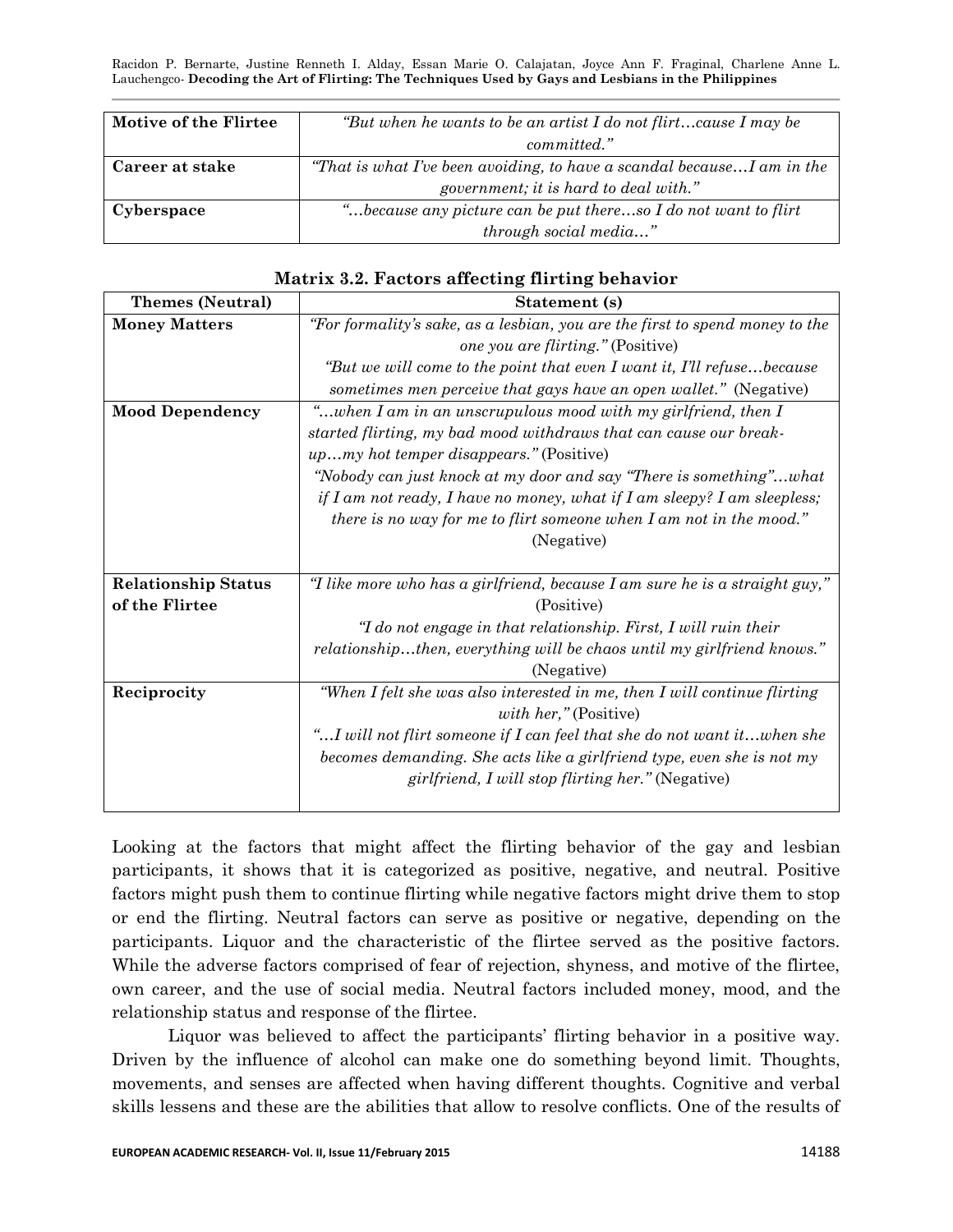this study defined that the liquor can provide the feeling of being confident in flirting. According to a survey made by the Mental Health Organization (2006), 41% of the sample said alcohol makes them more confident. Nearly half of the sample makes them feel more confident and inhibited.

Also, a positive factor was the characteristics of the flirtee. It is described to affect the flirting behavior of the participants as, due to the attraction; it drives them to continue flirting even at their worst feeling.

On the other hand, negatively having a significant effect on the flirting behavior of the participants was fear of rejection. DeAlto (2013) defined fear as a primal drive, and one of the strongest emotions humans can experience. There is much fear when it comes to flirting – fear of getting hurt, looking stupid, the feeling of being rejected, falling in love or making a wrong impression.

Related to fear is shyness. As Anthony (2004) described, shyness refers to a tendency to be withdrawn, anxious, or uncomfortable in situations involving interpersonal contact. Such as conversations, dating, meeting acquaintances, making small talk, talking on the phone, dealing with conflict or talking about oneself. Shyness in the concept of usual flirting occurs during the first stage and could affect the participants' flirting behavior negatively.

Still in line with the negative factors that affect the participants' flirting behavior was the motive of the flirtee. According to a study conducted by the Social Issues Research Centre in 2004, one of the flirting taboos showed that flirting is used to advance one's career or get ahead at work. Sixty percent of their respondents said that it was against their rules, but they do it for promotion, perks or benefits they can have.

Career might also serve as a negative factor affecting the participants' flirting behavior. It is described to change their flirting behavior as it hinders flirting in workplaces especially for those working in the government.

The use of social media might also affect the flirting behavior of the participants negatively. Cornwell  $\&$  Lundgren (2001) stated that the cyberspace is treated as a 'liminal zone' which is described as an equivocal, marginal, borderline stat, isolated from everyday existence. Ordinary rules and social constructions are suspended, allowing brief exploration of alternative ways of being. The ability to hide the true identity of social media drives the participants' to either lessen or stop flirting through this.

The participants had also mentioned factors that affect their flirting behavior in either a positive or negative way. Among these factors was money. Money matters in flirting, whether it is materially or financially given. As a decisive factor, money was believed to be an advantage in flirting. As a negative factor, money was viewed as a limiting factor or eventually a factor to stop flirting. Crusie (2005) discussed that money is a significant stumbling block, and not so easily dismissed. Without the expectation of a dowry, there is a minimal chance of getting whom one wants.

Also in line with the neutral factors was mood. Lewis & Bryant (2005) stated that during any particular day, you will have numerous feelings or states of mind; some active, some intense and some are not favorable. Moreover, Jillson (2003) said that flirts who succeed are the most patient in the world.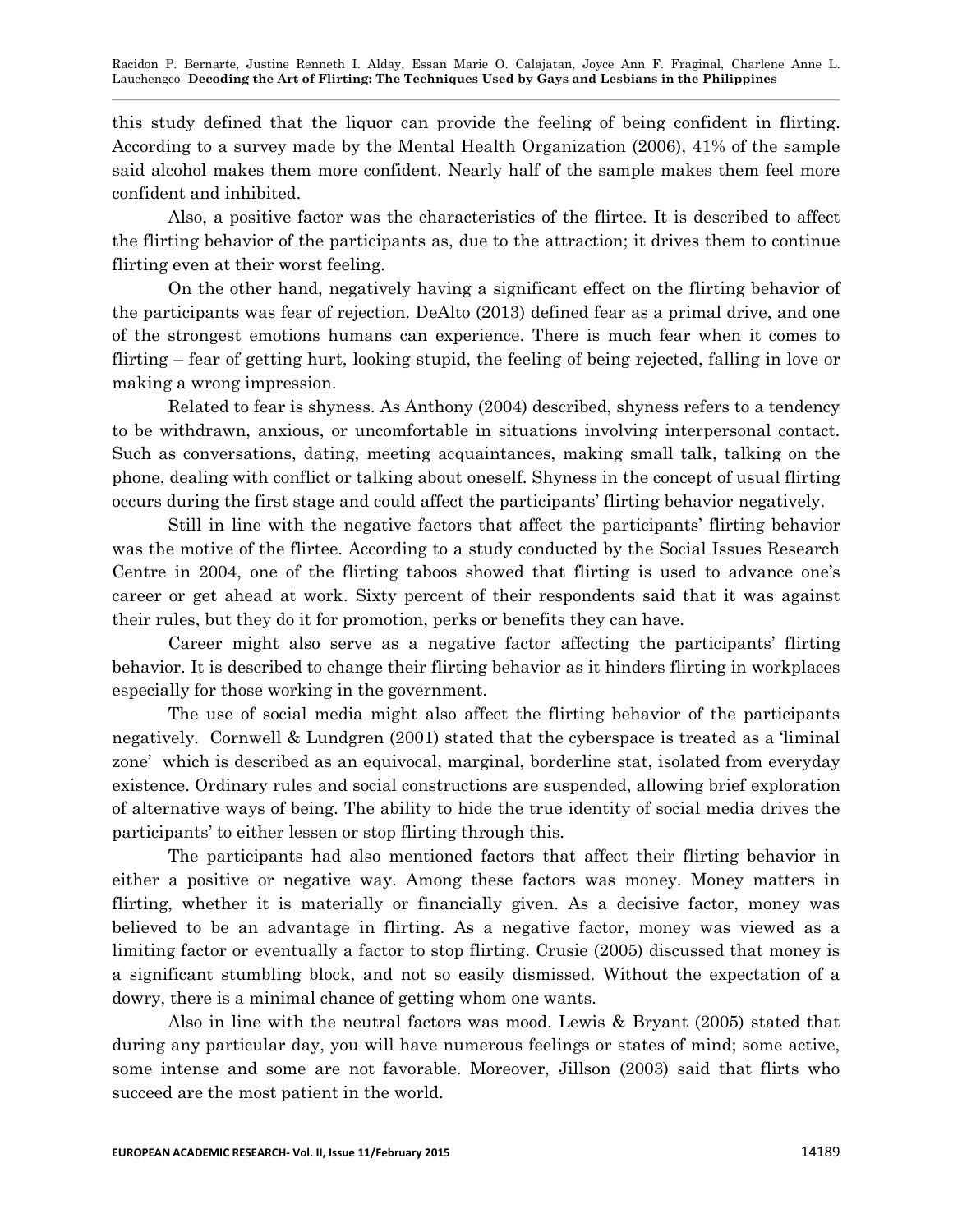Flirting with someone else's partner was also included in the neutral factors. Positively affecting, the relationship status of the flirtee helps the gay participants to determine whether a guy is a real male or not. On the other hand, the lesbian participants viewed this as a negative factor because it might destroy romantic relationships, as well as friendships.

Lastly, as a neutral factor, the response of the flirtee was given importance. Flirtation can be an effective pathway to a number of prosocial consequences. Including open-minded communication, romantic interest and social encounters (Flirtation Rejection Strategies, 2007). In the study, the participants take into consideration first the response made by their target flirtee. If it positively responded, flirting goes on; if not then they will proceed to the next target. However, flirtatious interactions are oftentimes unsuccessful because of unexpected or unwanted communication efforts (Lannutti & Camero, 2007). When not desired by receivers, their actions often hinder the success of such potential interactions. The results also showed that when the flirtee goes beyond the limit of the informant (e.g. becomes demanding), the flirting process stops.

## **The lines and the signs: The flirting techniques**

Flirting has a significant connection with non-verbal communication because of the body language that one shows. In contrast, no matter how unspoken language gives someone a chance to express his or her interests without taking any risks, one still cannot go on flirting without the verbal aspect of communication. One must make use of verbal flirting because it is as significant as body gestures during the process of flirting. When creativity, humor, and intelligence are properly used, a person can disclose more information. (Rodgers, 2004).

The objective is to get the other to listen to us. Even one considers him to be overflowing with charisma without saying a word—words are important. Moreover, how one say is equally as significant. (Borg, 2008)

Body language is the best indicator of one's feelings, attitudes, and emotions. A person may not communicate verbally, but his body signals will disclose all the thoughts he has inside. It is an inevitable information that our nonverbal behavior reveals details our moods and feelings than we would perhaps wish to explain. People innocently go about their everyday lives displaying their inner feelings, and they tend to use the entire body to read someone's moods and attitudes, and this is captivated mainly at the unconscious level. However, reading one's body signals may be difficult because of the complexity of body gestures.

| <b>Themes (Verbal Approach)</b> | Statement (s)                                                   |
|---------------------------------|-----------------------------------------------------------------|
| Rapport                         | "I will converse until she gets comfortable with meshe will do  |
|                                 | the same afterward."                                            |
| Flattery                        | "flowery words. You need to get his trust and of course he      |
|                                 | will eventually be comfortable around you that he feels that he |
|                                 | <i>is special.</i> "                                            |

**Matrix 4. Flirting techniques**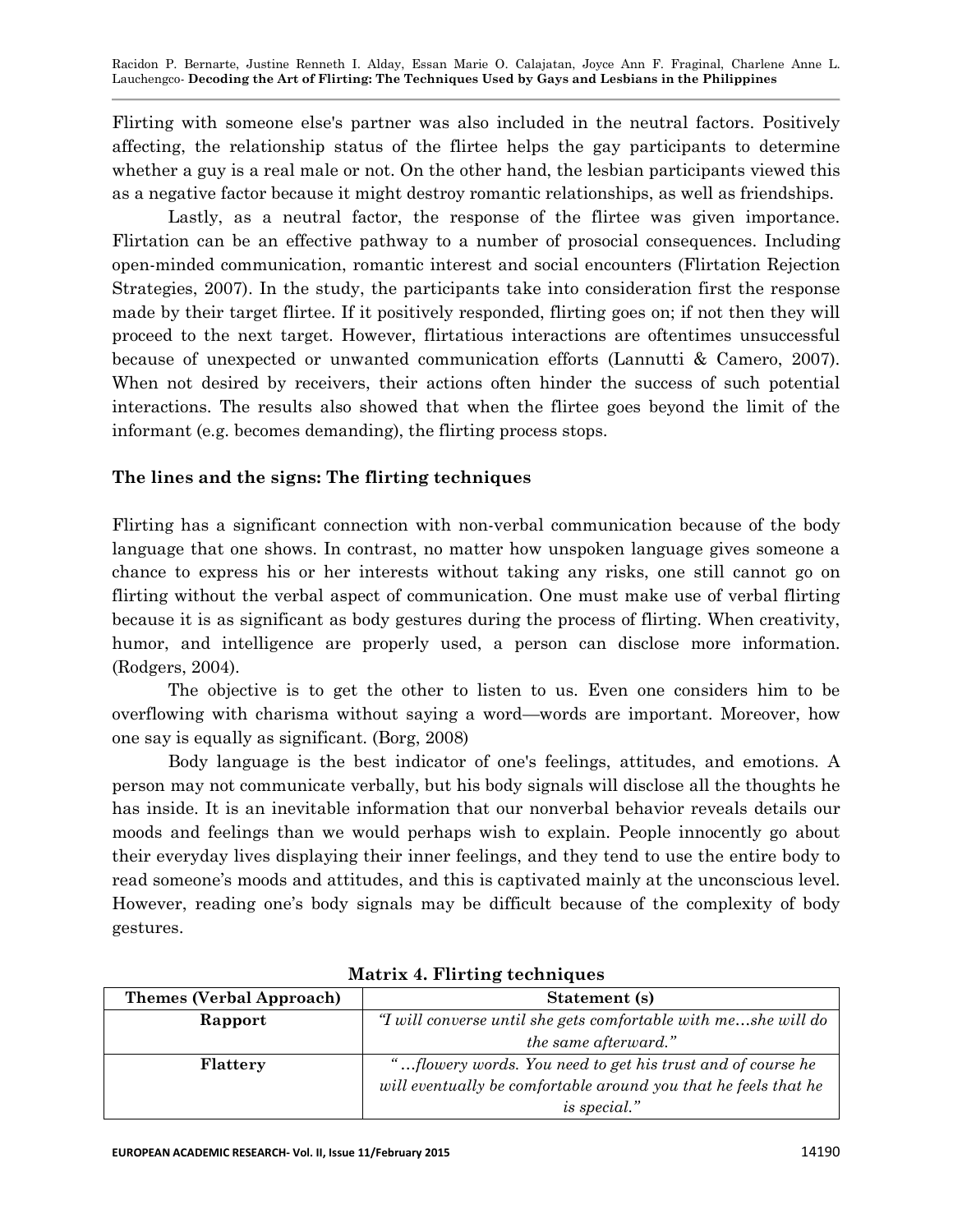| Humor                        | "T'll ask about the girlfriend. "Do you have a girlfriend?" "Oh, |
|------------------------------|------------------------------------------------------------------|
|                              | you do not have?" Those kind of inside jokes right? "Really?     |
|                              | With that good look, you do not have a girlfriend?" Oh my gosh!  |
|                              | What must be wrong?"                                             |
| <b>Reciprocal Disclosure</b> | "for example she is watching a television program, I will        |
|                              | watch that program as well so that we will have something to     |
|                              | talk about."                                                     |
| Money                        | "Name your price"                                                |

| <b>Themes (Non-Verbal</b> | Statement (s)                                                  |
|---------------------------|----------------------------------------------------------------|
| Approach)                 |                                                                |
| <b>Eye Contact</b>        | "Seductive, look at him in a way that he will feel sized up."  |
| Smile                     | "I smile at her. Because when you smile you look friendly      |
|                           | and attractive"                                                |
| Touch                     | "I will start caressing with the hand, from fingertips until I |
|                           | reach her ears, arm, and shoulder"                             |
| <b>Self-Presentation</b>  | "present yourself wellwhere you look clean, smells good,       |
|                           | $presentable.$ "                                               |

#### **Matrix 4.1. Flirting techniques**

#### **Matrix 4.1. Flirting techniques**

| <b>Themes (Non-Verbal</b>      | Statement (s)                                                    |
|--------------------------------|------------------------------------------------------------------|
| Approach)                      |                                                                  |
| <b>Social Networking Sites</b> | "I flirt with Facebook. "Hi. You look good here" Then I'll write |
|                                | a private message, "If you need anything, if you are around the  |
|                                | area, just text me at this number so we can hang-out."           |
| <b>Text Messaging</b>          | "I do flirt using cell phone"Hi, hello. How are you?"if we are   |
|                                | having mutual feelings towards each the other, I will start      |
|                                | sending sweet text messages."                                    |

The flirting techniques of the gay and lesbian participants is divided into **verbal, nonverbal,** and any **mediated approach**. Verbal might include the use of money, rapport by means of flattery, humor, and reciprocal disclosure. Non-verbal approach involved varieties of body signals like smile, eye contact, touch, and self-presentation. Any mediated approach might be in the form of text messaging or social networking sites.

According to SIRC Guide to Flirting by Fox (2006), flirting can be in both verbal and non-verbal approach. Non-verbal flirting comprises of opening lines, turn-taking, talking, listening, reciprocal-disclosure, humor, and leave-taking. Non-verbal flirting consisted of eye contact, interpersonal distance, posture, gestures, facial expression, touch, and vocal signals.

The answers of the participants supported the literatures about rapport saying that it is about establishing a particular connection with people and treating one with respect and acceptance. As studies showed, people who use humor in interactions are perceived as likable and both trust and attraction increase because of the light approach. (Amory, 2012)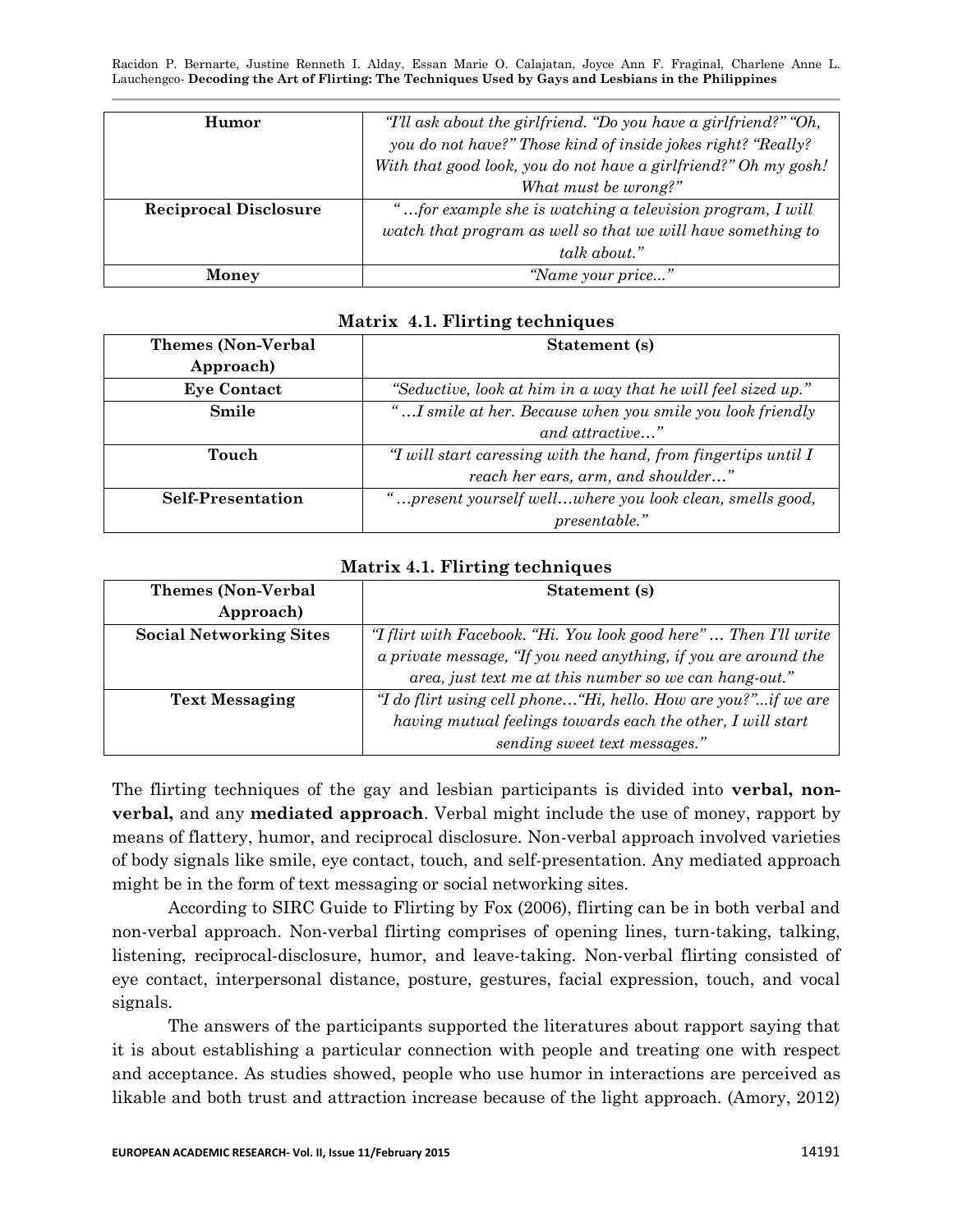It eliminates all the awkwardness and stiffness in the early stages of flirting. Opening lines can also be in the form of flattery.

Flirting often co-exist with flattery especially if one is about to build a rapport with the other. It is done to establish a particular connection and to eliminate that uneasy feeling when talking to an unfamiliar person. On the other hand, flattery can also be a way to start a conversation by making someone comfortable or relaxed and he would eventually open up. (Regier, 2007)

The exchange of personal information or what psychologists call 'reciprocal disclosure' is one the most important aspects of verbal flirting. The discussion can barely be considered as flirtation unless partners reveal at least some personal details. (Fox, 2006) At first meeting, it is said that two parties do not have to be intimate right away. If one discloses a detail about himself, the other must reciprocate by telling a similar detail as if ‗to match' the two.

Flirting can also be done using different mediums. Oftentimes, when physical aspect is not present, people tend to use mobile phones. According to an infographic from Men's Health, Facebook users have tried to connect with their ex-partners and the statistics resulted in 32 percent of women and 40 percent of men. Meanwhile, about 70 percent of Facebook members utilize the site to flirt. 30 percent use the social networking site to flirt with someone other than their present partner ("Flirting and Facebook," 2012). There are also instances in which a mutual friend asks in order to be associated with the flirtee.

Still included in the verbal approach in flirting was the use of offers, whether in the form of money, gift, calling cards, and the like. Giving calling cards as an initial technique, for example, is a convenience to have a connection to someone and it is less personal. "When you give a card to a guy, it makes him think like he is being treated like hoards of other potential suitors. It makes the hunt more thrilling, and keeps that monstrous male ego from going nuts" (Rich,  $2005$ ).

Finally, the use of money in flirting was also given emphasis in literature. According to Aggleton (2004), there is a historical precursor to male sex work in gay relationship arrangement. Based on reciprocity: the "real male" gives sex in exchange for money.

With respect to the participants' answers, on the other hand, gazing or eye contact is one of the non-verbal techniques. The eyes are the windows to the soul and reflect what's going on inside everyone. The eyes show emotions such as happiness, sorrow, anger and everything that goes inside of someone else. According to Kuhnke (2007), creating and keeping eye contact at ease with another person can be the foundation for an effective communication, giving two characters the feeling of well-being and trust. Gazing can be a form of showing one's interest towards the other; it can also be a way to create intimate feelings or dominance between two people.

Another non-verbal approach that was confirmed by both gay and lesbian participants while flirting performance is touching. Touching is a powerful, delicate and sophisticated form of communication. Different contacts can be used to express conformity, warmth, connection or attraction. Touch can signify support offering, to establish or reinforce power relations and to negotiate levels of intimacy. Touching can also be used to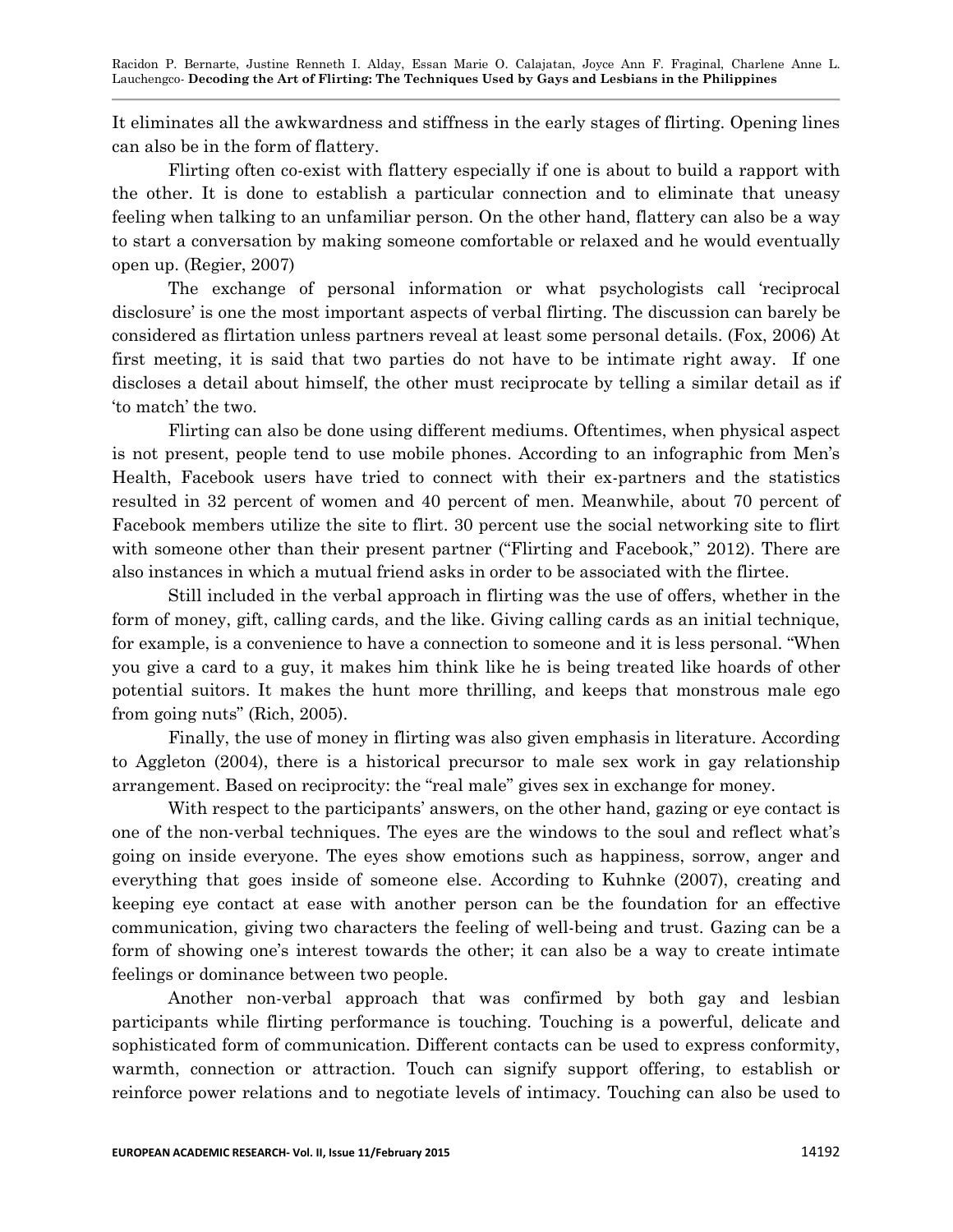express extensive range of messages. The power of touch is also one of the vital elements in non-verbal flirting. The researchers of University of Minnesota conducted an experiment that they called ‗The Phone Booth Test.' They tested how many people would admit that they saw the coin that places on the phone booth's ledge. On the first part of the study, only 23% of the subjects realized they had found it and gave it back. On the second part of the study, 68% admitted to having the coin as they were asked by the researchers and touched them lightly on the elbow. One can get up to three times of what he wants by means of skillful elbow-touching (Pease & Pease, 2004)

Smiling conveys many wonderful things about a person. Smiling demonstrates that one is someone who is most likely, fun to be with during certain occasions. It also shows self-confidence, sociability, an optimistic attitude, and it gives the impression that It is also very difficult to ignore. (Thompson as cited by Edwards, 2008) Smiling is contagious and can change a person's mood and aura. When a person smile, it lightens up his face and makes him look friendly and approachable. However, smile can be spontaneous and artificial; the difference between these smiles is that spontaneous smile creates wrinkles around the eyes while the other does not.

Self-presentation was also affirmed by the participants. However, there are members who showoff during the flirting performance. There are two forms when it comes to preparation in flirting, and these are being physically and emotionally prepared. In terms of being prepared physically, one does not need to be over accessorized just to look pleasant. As Jillson (2003), stated in her book "Fine Art of Flirting", "The flirt-out rule for clothes is very inexpensive—one good steam iron can cover many dressing sins."

The use of qualitative approach and case study of the research design somehow restricted the study in terms of generalization. The findings and conclusions have only been limited to the response of the participants instead of dealing with a broader scope.

### **Conclusions**

Far from being passive, the study shows that the Filipino gays and lesbians of today are more open and brave enough to engage in flirting. Though fueled by different motivations and purposes, gays' and lesbians' flirting techniques, and behaviors may still be slightly or significantly affected by individual factors. The study also concludes that the perspective meaning, as well as the reasons of the participants, are somehow parallel and connected with the techniques they use in flirting. Moreover, flirting for the gay and lesbian participants is deemed to be a complex process as the results show some factors that may affect the participants' flirting behavior. Lastly, gays are deemed to be useful for promoting themselves verbally as the results indicate their great skill in using verbal flirting techniques. On the other hand, lesbians are considered body language experts based on the results that reflect their preference to use non-verbal techniques in flirting.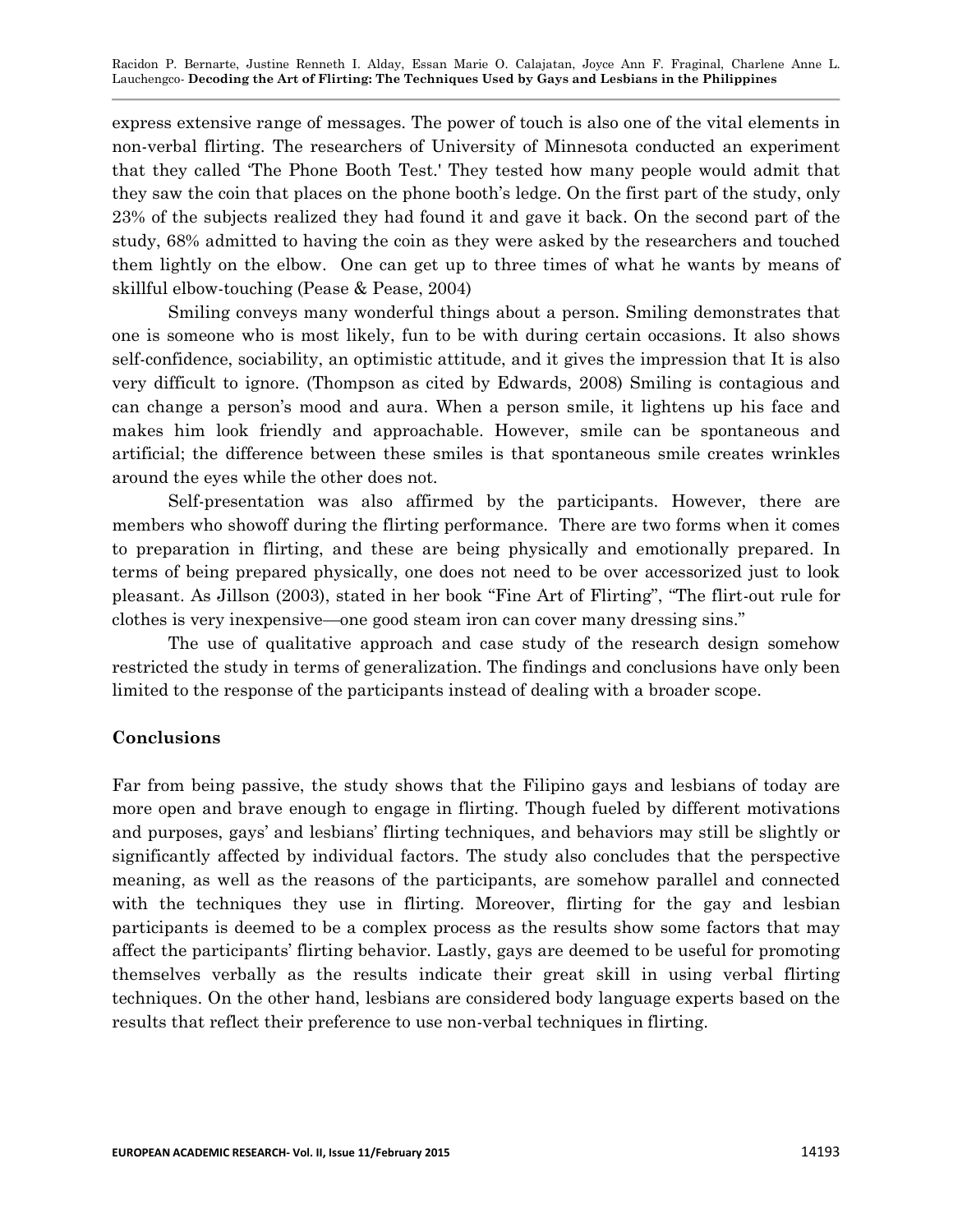## **Recommendations**

The researchers had extended their advices and recommendations to the following:

1) that the study will serve as a guide for the parents, especially of the young adults, regarding safe and decent manners in flirting, avoiding early practice of sex;

2) on every individual, that they will become cautious in performing flirtation. Setting limitations might be an excellent help to safety while retaining the sense of enjoyment. Moreover, that they will be more sensitive and observant as a flirtee, and that they will be more careful in flirting especially when dealing with persons met through social networks; 3) to the couples, that they will avoid flirting outside their relations and remain faithful to each other. Each of them were advised not to treat flirting as a means to eliminate or lessen negative dispositions;

4) that the LGBT community will lead and aim for the publication of a book about homosexual flirting that shall serve as a guide for individuals in understanding the whole concept of flirting, including the flirting techniques and performances of gays and lesbians and;

5) to other researchers in the field of communication, who will consider exploring some of the limited areas of this study with regards to the context and scope of flirting.

## **LITERATURE CITED**

Aggleton, P. (2006). *Men who sell sex*. USA: UCL Press

- Armory, D. (2011) *In-depth guide to successful flirting, approaching and dating*. Self-Publishing
- Beck, S., Clabaugh, S.E., Clark, R.A., Kosovski, M.C., Daar, R. Hefner, V. et.al, (2007). Teasing among college men and women. *Communication Studies, 58, 157-172.*
- Bellman, B. & Goldstein, S. (2006). *Flirting after fifty: Lessons for grown-up women on how to find love again.* USA: iUniverse Books
- Bowden, M. (2010) *Winning body language*. USA: McGraw-Hill Companies
- Bryant, A. (2003). *The street guide to flirting.* Australia: Allen & Unwin Publishing
- Bryant, A. & Lewis, M.L. (2005). *Flirting 101: how to charm your way to love, friendship, and success.* Australia: Allen & Unwin Publishing
- Caller, A. (2012 April 17). *Flirtation: The good, the bad, and the ugly.* Retrieved from [http://gentlemencalling.wordpress.com/2012/04/17/flirtation-the-good-the-bad-and](http://gentlemencalling.wordpress.com/2012/04/17/flirtation-the-good-the-bad-and-the-ugly/)[the-ugly/](http://gentlemencalling.wordpress.com/2012/04/17/flirtation-the-good-the-bad-and-the-ugly/)
- Clark, E. (2010). *Flirting for dummies.* England: John and Wiley Sons, Ltd.
- Clark, M. & Miller, K. (2011). *Dating – philosophy for everyone: Flirting with big ideas.* England: John and Wiley Sons, Ltd.
- Cornah, D. (2006). Cheers? *Understanding the relationship between alcohol and mental health*. *Mental Health Organization, 24,* 8-9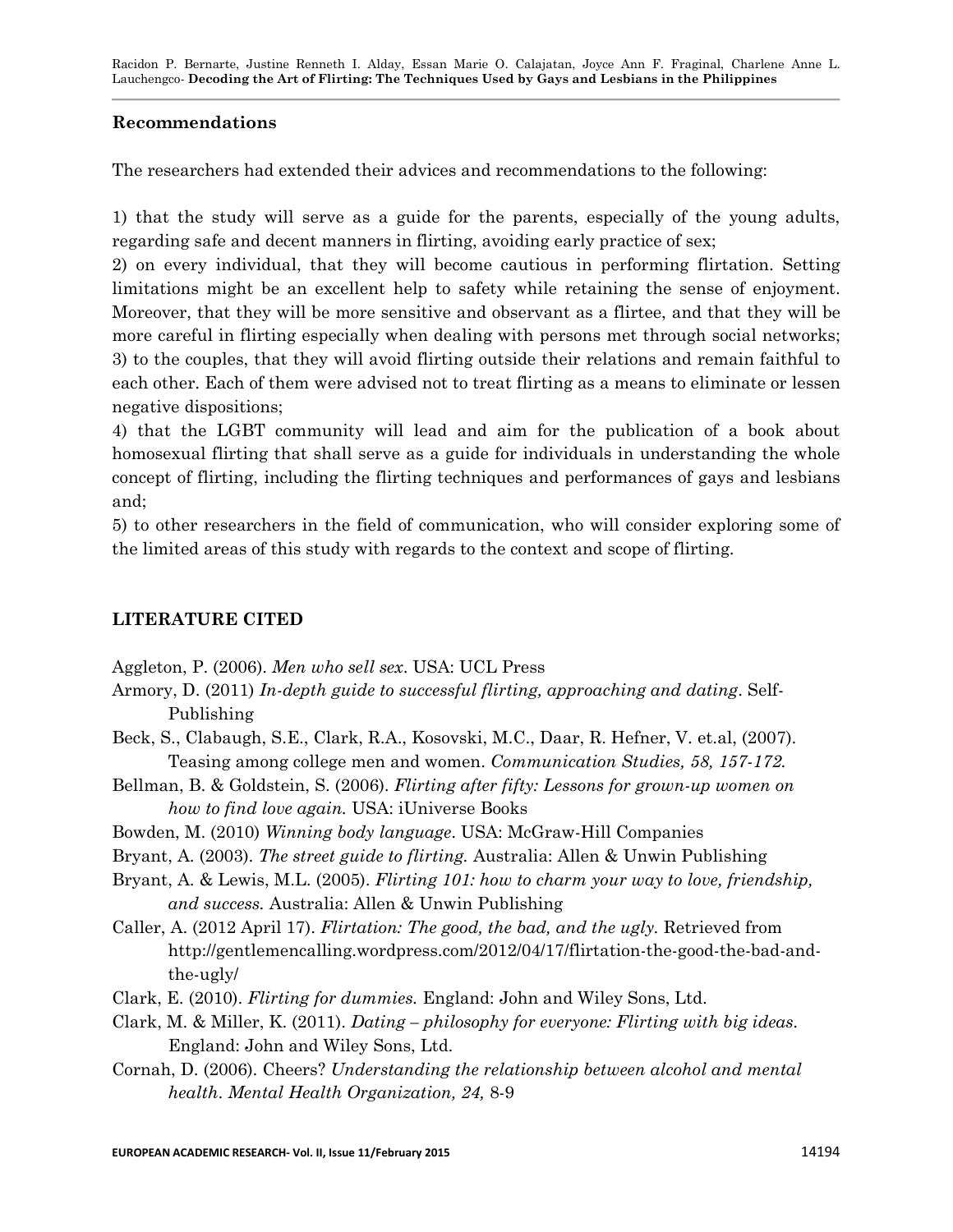- Cornwell, B. & Lundgren, D.C. (2001) Love on the Internet: involvement and misrepresentation in romantic relationships in cyberspace vs. realspace. *Computers in Human Behaviour*, 17, 197-211.
- Cupach W.R. & Spitzberg, B.H. (2004). *The dark side of relational pursuit: From attraction to obsession and stalking.* Mahwah, NJ: Erlbaum
- DeAlto, R. (2012). *Flirt fearlessly: The A to Z guide to get your flirt on.* New York: Morgan James Publishing
- Edwards, W. (2008) *Body language*. USA: White Dove
- Erickson, J.R. *About the different types of flirting.* Retrieved from [http://www.ehow.com/about\\_4568659\\_different-types-flirting.html](http://www.ehow.com/about_4568659_different-types-flirting.html)
- *Facebook reaches 30 million users in the Philippines.* (n.d). Retrieved from http://www.gethooked360.com/facebook-reaches-30-million-users-in-the-philippines/
- *Flirting and Facebook: A dangerous mix for couples.* (2012). Retrieved from <http://www.prdaily.com/Main/Articles/12054.aspx>
- Fox, K. (2004). The flirting report. *Social Issues Research Centre.* Oxford U.K. 14-15
- Franklin, D. (2001). When does flirting become cheating? *Jet, 99, 23-25*
- Goodboy, A. K & Brann, M. (2010). Flirtation rejection strategies: Toward an understanding of communicative disinterest in flirting. *The Qualitative Report, 15, 268-269*.
- Hall, J. (2013). *The five flirting styles: Use the science of flirting to attract the love you really want.* USA: Harlequin.
- Henningsen, D. (2004). *Flirting with meaning: An examination of miscommunication in flirting interactions*. Sex Roles, 50, 481-489.
- Jillson, J. (2003) *Fine art of flirting*. USA: Simon and Schuster, Inc.
- Kuhnke, E. (2007) *Body language for dummies*. England: John Wiley & Sons
- Lannutti, P.J. & Camero, M.O. (2007). Women's perceptions of flirtatious non-verbal behavior: The effects of alcohol consumption and physical attractiveness. *Southern Communication Journal, 72, 21-35.*
- Martin, S. & Rich, R. (2006). *What southern women know about flirting: The fine art of social, courtship, and seductive flirting to get the best things in life.* USA: Penguin Group, Inc.
- Panzarella, M. (2003). *Shyness and dating*. U.S.A: McGraw-Hill Publishing Inc.
- Regier, W. (2007). *In praise of flattery*. Lincoln: University of Nebraska Press
- Rich, R. (2005). *What southern women know about flirting*. UK: Peguin Group
- Rood, S. (2011). *Successful flirting: Flash.* UK: Hodder Education.
- Seltzer, L. (2012*) Evolution of the self: flirt vs. tease: What is the difference?* Retrieved from: <http://www.psychologytoday.com/blog/evolution-the-self>
- Sias, P. (2009). *Organizing relationships: traditional and emerging perspective on workplace*. U.S.A: Sage Publishing
- Soble, A. (2006). *Sex from Plato to paglia: A-L.*USA: Greenwood Publishing Group.